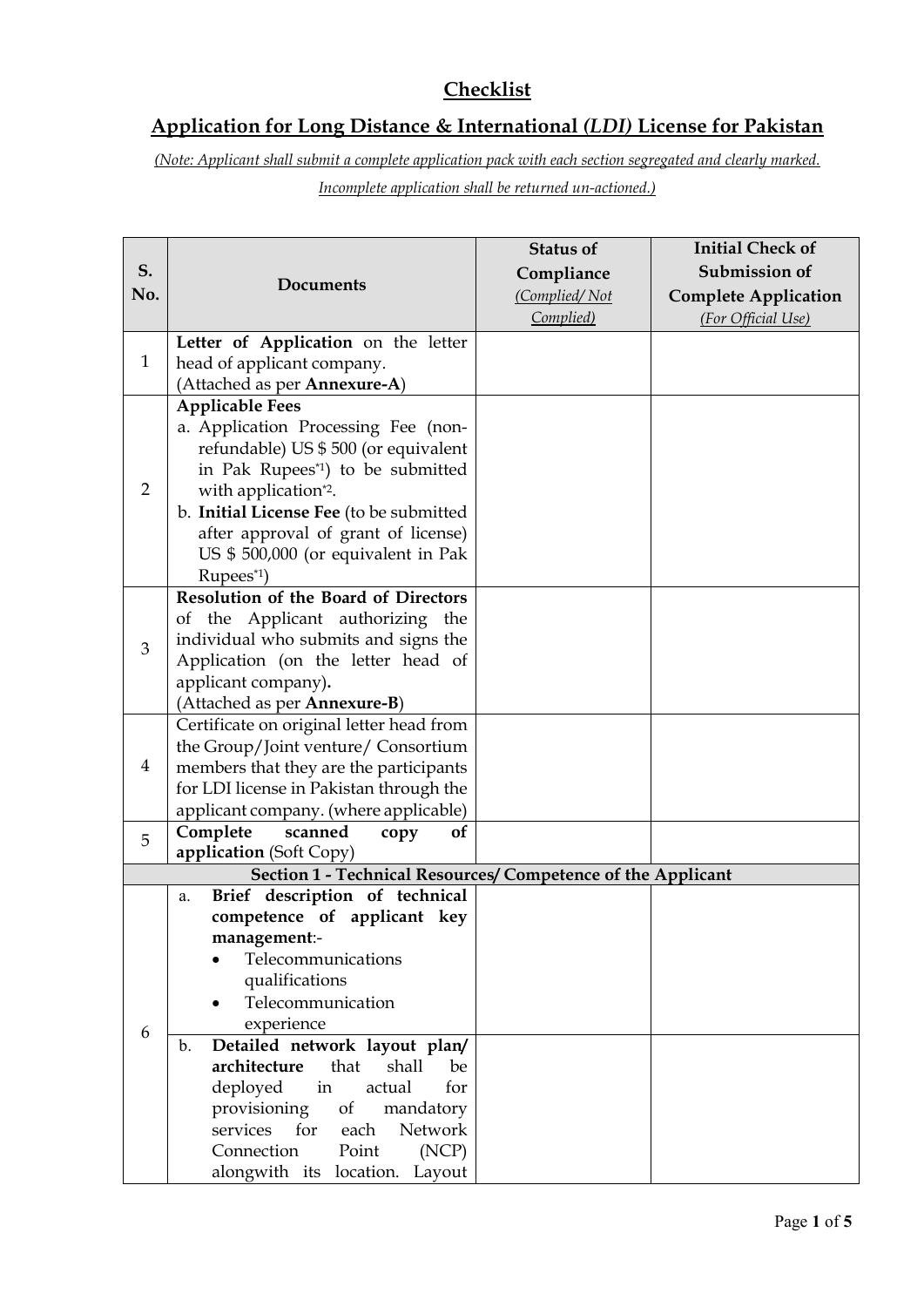|   | details<br>contain<br>the<br>must                                                   |                                                                                      |  |  |  |  |  |  |
|---|-------------------------------------------------------------------------------------|--------------------------------------------------------------------------------------|--|--|--|--|--|--|
|   | pertaining to network elements                                                      |                                                                                      |  |  |  |  |  |  |
|   | (make, model, End of Life status                                                    |                                                                                      |  |  |  |  |  |  |
|   | from manufacturer).                                                                 |                                                                                      |  |  |  |  |  |  |
|   | Details of connectivity of each<br>c.                                               |                                                                                      |  |  |  |  |  |  |
|   | NCP with switching office in                                                        |                                                                                      |  |  |  |  |  |  |
|   | compliance with network roll out                                                    |                                                                                      |  |  |  |  |  |  |
|   | obligations.                                                                        |                                                                                      |  |  |  |  |  |  |
|   | Detailed Technical Plan<br>d.<br>for                                                |                                                                                      |  |  |  |  |  |  |
|   | deployment of Optical Fiber                                                         |                                                                                      |  |  |  |  |  |  |
|   | Cable (OFC) layout on google                                                        |                                                                                      |  |  |  |  |  |  |
|   | earth (colored copy), as defined in                                                 |                                                                                      |  |  |  |  |  |  |
|   | LDI license template;                                                               |                                                                                      |  |  |  |  |  |  |
|   | <b>or</b>                                                                           |                                                                                      |  |  |  |  |  |  |
|   | Gateway Earth Station(s), as                                                        |                                                                                      |  |  |  |  |  |  |
|   | defined in LDI license template.                                                    |                                                                                      |  |  |  |  |  |  |
|   | Details of equipment to be<br>e.                                                    |                                                                                      |  |  |  |  |  |  |
|   | installed duly reconciled with                                                      |                                                                                      |  |  |  |  |  |  |
|   | project cost and balance sheet.                                                     |                                                                                      |  |  |  |  |  |  |
|   | f.<br>for<br>Detailed<br>plan/strategy                                              |                                                                                      |  |  |  |  |  |  |
|   | compliance with requirements of                                                     |                                                                                      |  |  |  |  |  |  |
|   | Critical Telecom<br>Data<br>and                                                     |                                                                                      |  |  |  |  |  |  |
|   | Infrastructure<br>Security                                                          |                                                                                      |  |  |  |  |  |  |
|   | Regulations, 2020.                                                                  |                                                                                      |  |  |  |  |  |  |
|   |                                                                                     | Section 2 - Financial Resources/ Viability of the Applicant                          |  |  |  |  |  |  |
|   |                                                                                     | Description of the Applicant's Business Plan for the Initial Five Years of Operation |  |  |  |  |  |  |
|   | Feasibility of the<br>Project,<br>a.                                                |                                                                                      |  |  |  |  |  |  |
|   | including but not limited to,                                                       |                                                                                      |  |  |  |  |  |  |
|   | operations, indicating areas to be                                                  |                                                                                      |  |  |  |  |  |  |
|   | served, services to be offered,                                                     |                                                                                      |  |  |  |  |  |  |
|   | projected revenues, operating                                                       |                                                                                      |  |  |  |  |  |  |
|   | expenses<br>and<br>capital                                                          |                                                                                      |  |  |  |  |  |  |
|   | requirements.                                                                       |                                                                                      |  |  |  |  |  |  |
|   | <b>Statement showing Initial Cost</b><br>b.                                         |                                                                                      |  |  |  |  |  |  |
|   | of the Project.                                                                     |                                                                                      |  |  |  |  |  |  |
|   | Details<br>of<br>projects<br>others<br>C <sub>1</sub>                               |                                                                                      |  |  |  |  |  |  |
|   | currently managed<br>by<br>the                                                      |                                                                                      |  |  |  |  |  |  |
| 7 | company and the bank balance                                                        |                                                                                      |  |  |  |  |  |  |
|   | attributable for these projects.                                                    |                                                                                      |  |  |  |  |  |  |
|   | Also Audited financial statements                                                   |                                                                                      |  |  |  |  |  |  |
|   | of these projects shall<br>be                                                       |                                                                                      |  |  |  |  |  |  |
|   | provided.                                                                           |                                                                                      |  |  |  |  |  |  |
|   | <b>Forecast of Balance Sheet.</b><br>d.                                             |                                                                                      |  |  |  |  |  |  |
|   | Profit, loss and<br>Cash<br>flow<br>e.                                              |                                                                                      |  |  |  |  |  |  |
|   | projections<br>analysis/                                                            |                                                                                      |  |  |  |  |  |  |
|   | incorporating assumptions on                                                        |                                                                                      |  |  |  |  |  |  |
|   | methods<br>market<br>risks<br>and                                                   |                                                                                      |  |  |  |  |  |  |
|   | to<br>minimize<br>employed<br>risks                                                 |                                                                                      |  |  |  |  |  |  |
|   | factors involved for five years.                                                    |                                                                                      |  |  |  |  |  |  |
|   | Brief Description of Committed Financial Resources and Certificate of Good Standing |                                                                                      |  |  |  |  |  |  |
|   |                                                                                     |                                                                                      |  |  |  |  |  |  |
| 8 | with the Fiscal Administration                                                      |                                                                                      |  |  |  |  |  |  |
|   | a. Company's bank statement for the                                                 |                                                                                      |  |  |  |  |  |  |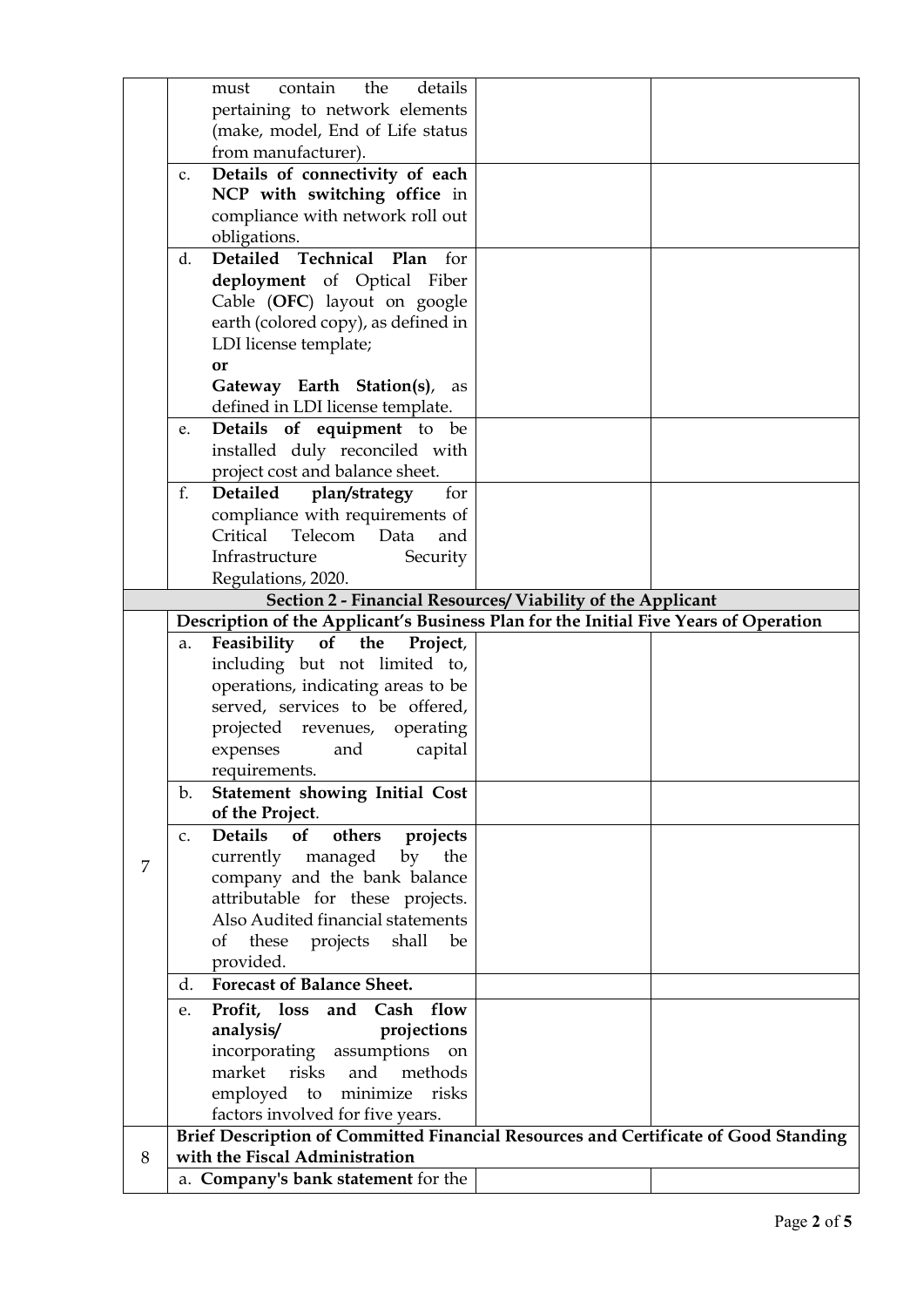| Section 3 - Details of Company and its Directors/ Shareholders |
|----------------------------------------------------------------|
|                                                                |
|                                                                |
|                                                                |
|                                                                |
|                                                                |
|                                                                |
|                                                                |
|                                                                |
|                                                                |
|                                                                |
|                                                                |
|                                                                |
|                                                                |
|                                                                |
|                                                                |
|                                                                |
|                                                                |
|                                                                |
|                                                                |
|                                                                |
|                                                                |
|                                                                |
|                                                                |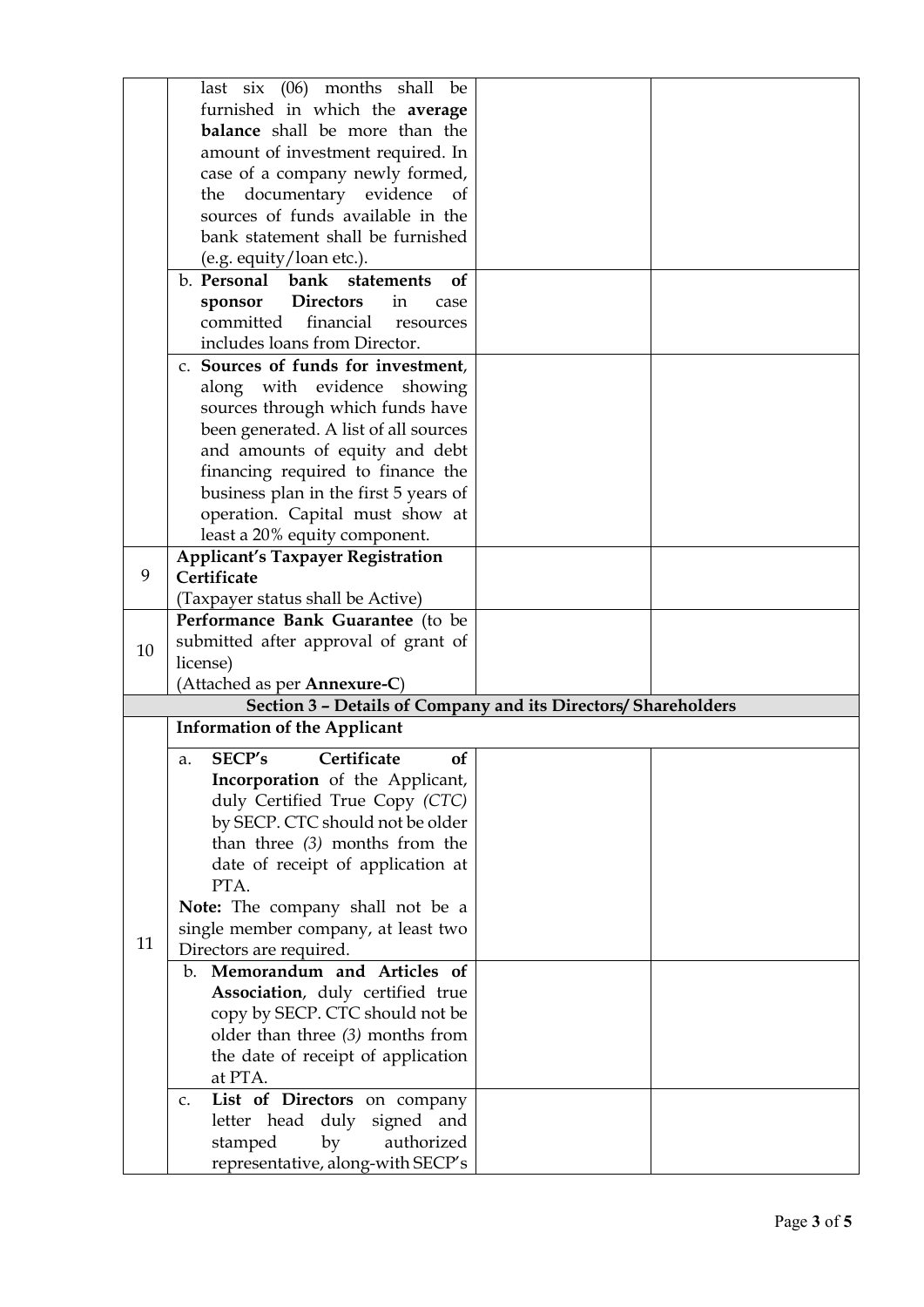| certified true copy of Form-29.<br>CTC should not be older than<br>three $(3)$ months from the date of<br>receipt of application at PTA.<br>(Attached as per <b>Annexure-D</b> )<br>Names of the Directors of the<br>d. |  |
|-------------------------------------------------------------------------------------------------------------------------------------------------------------------------------------------------------------------------|--|
|                                                                                                                                                                                                                         |  |
|                                                                                                                                                                                                                         |  |
|                                                                                                                                                                                                                         |  |
|                                                                                                                                                                                                                         |  |
|                                                                                                                                                                                                                         |  |
| Applicant, and relation of each                                                                                                                                                                                         |  |
| Director to any other Operator                                                                                                                                                                                          |  |
| licensed by the Authority or any                                                                                                                                                                                        |  |
| other Applicant for a License.                                                                                                                                                                                          |  |
| Shareholders of the Applicant,<br>e.                                                                                                                                                                                    |  |
| including details<br>of<br>each                                                                                                                                                                                         |  |
| shareholder's equity ownership                                                                                                                                                                                          |  |
| on company letter head duly                                                                                                                                                                                             |  |
| and<br>signed<br>stamped<br>by                                                                                                                                                                                          |  |
| authorized representative, along-                                                                                                                                                                                       |  |
| with SECP's certified true copy of                                                                                                                                                                                      |  |
| Form-A. CTC should not be older                                                                                                                                                                                         |  |
| than three $(3)$ months from the                                                                                                                                                                                        |  |
| date of receipt of application at                                                                                                                                                                                       |  |
| PTA.                                                                                                                                                                                                                    |  |
| (Attached as per <b>Annexure-E</b> )                                                                                                                                                                                    |  |
| f.<br>Names of each Affiliate of a                                                                                                                                                                                      |  |
| shareholder of the Applicant,                                                                                                                                                                                           |  |
| where the Affiliate is an Operator                                                                                                                                                                                      |  |
| or an applicant for a Licence, and                                                                                                                                                                                      |  |
| description of the relation to the                                                                                                                                                                                      |  |
| Applicant.                                                                                                                                                                                                              |  |
| Credential of Director(s) and Authorized Representative(s) of the Applicant                                                                                                                                             |  |
| of<br>Readable<br>Copies<br>Valid<br>a.                                                                                                                                                                                 |  |
| <b>Computerized National Identity</b>                                                                                                                                                                                   |  |
| 12<br>Card (CNIC)<br>Pakistani<br>(for                                                                                                                                                                                  |  |
| national)                                                                                                                                                                                                               |  |
| Copies<br>Readable<br>of<br>Valid<br>b.                                                                                                                                                                                 |  |
| Passport (for foreign nationals)                                                                                                                                                                                        |  |
| Undertaking: An undertaking shall be                                                                                                                                                                                    |  |
| on judicial stamp paper of PKR 100/-                                                                                                                                                                                    |  |
| duly Notarized, mentioning details                                                                                                                                                                                      |  |
| 13<br>(Name, Designation and seal of                                                                                                                                                                                    |  |
| Company) of Executant and Date of                                                                                                                                                                                       |  |
| execution.                                                                                                                                                                                                              |  |
| (Attached per as <b>Annexure-F)</b>                                                                                                                                                                                     |  |
| Special Power of Attorney by the                                                                                                                                                                                        |  |
| Applicant authorizing the individual                                                                                                                                                                                    |  |
| submits<br>who<br>and<br>signs<br>the                                                                                                                                                                                   |  |
| Application.                                                                                                                                                                                                            |  |
| Note: Power of Attorney shall be on                                                                                                                                                                                     |  |
| 14<br>judicial stamp paper of PKR 100/-                                                                                                                                                                                 |  |
| duly Notarized, mentioning details                                                                                                                                                                                      |  |
| (Name, Designation and seal of                                                                                                                                                                                          |  |
| Company) of Executant and Date of                                                                                                                                                                                       |  |
| execution.                                                                                                                                                                                                              |  |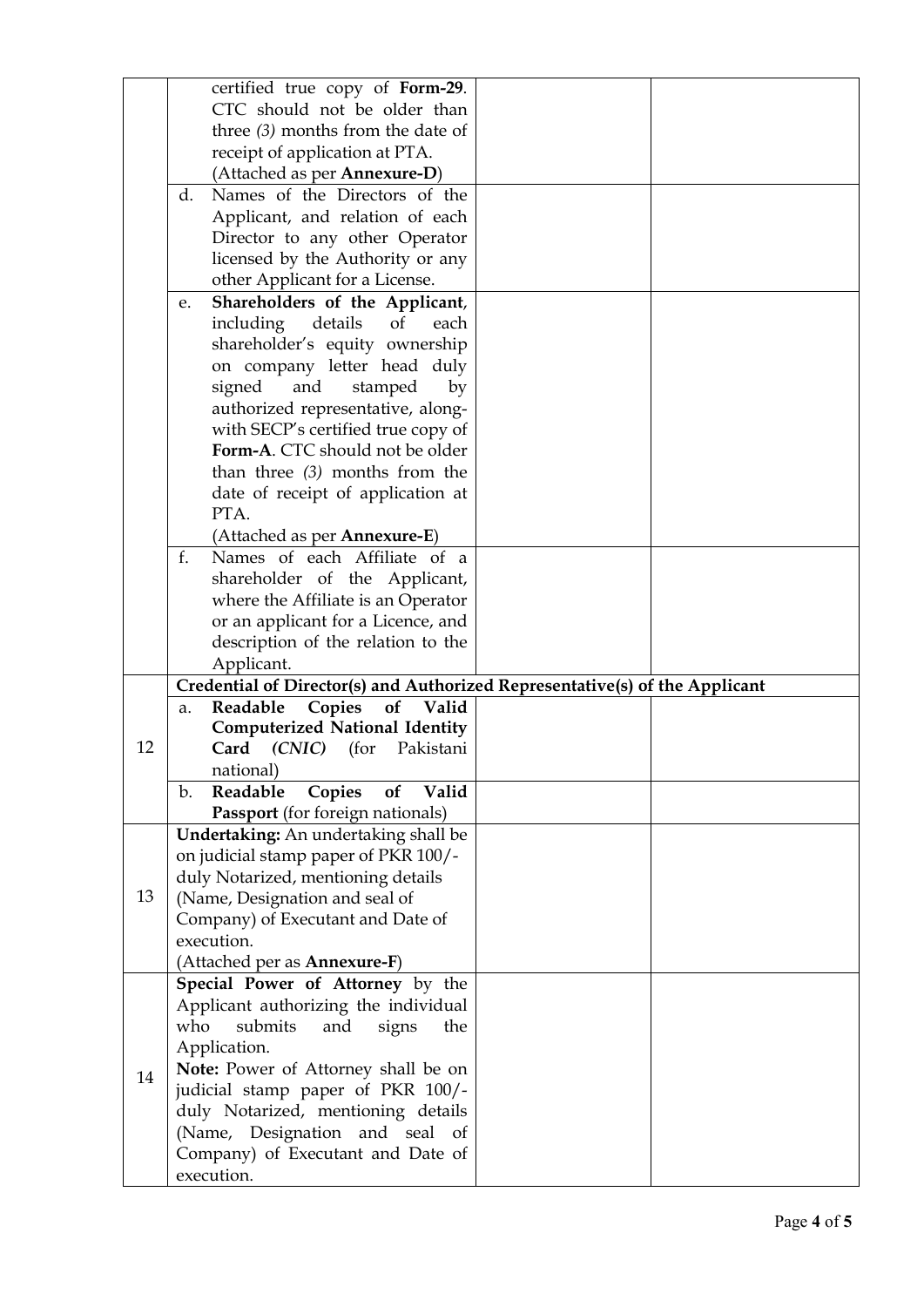|    | Power of Attorney shall be executed by                                                      |                               |  |  |  |  |
|----|---------------------------------------------------------------------------------------------|-------------------------------|--|--|--|--|
|    | an individual as per authorization                                                          |                               |  |  |  |  |
|    | made in Board Resolution as per Serial                                                      |                               |  |  |  |  |
|    | No. 3 of this Checklist.                                                                    |                               |  |  |  |  |
|    | (Attached as per <b>Annexure-G</b> )                                                        |                               |  |  |  |  |
|    | Affidavit of the Person granted the                                                         |                               |  |  |  |  |
|    | Power of Attorney by the Applicant.                                                         |                               |  |  |  |  |
|    | Note: Affidavit shall be on judicial                                                        |                               |  |  |  |  |
|    | stamp paper of PKR 100/- duly                                                               |                               |  |  |  |  |
|    | Notarized, mentioning details (Name,                                                        |                               |  |  |  |  |
| 15 | Designation and seal of Company) of                                                         |                               |  |  |  |  |
|    | Deponent and Date of execution.                                                             |                               |  |  |  |  |
|    | Affidavit shall be executed by the                                                          |                               |  |  |  |  |
|    | authorized representative of the                                                            |                               |  |  |  |  |
|    | company as per authorization made in                                                        |                               |  |  |  |  |
|    | Board Resolution.                                                                           |                               |  |  |  |  |
|    | (Attached as per Annexure-H)                                                                |                               |  |  |  |  |
|    | Section 4 - Report on Economic Viability and Potential Benefits of the Project to the Users |                               |  |  |  |  |
|    |                                                                                             | of Telecommunication Services |  |  |  |  |
|    | Report on Economic Viability and                                                            |                               |  |  |  |  |
| 16 | Potential Benefits of the Project to the                                                    |                               |  |  |  |  |
|    | <b>Users of Telecommunication Services.</b>                                                 |                               |  |  |  |  |

*\*1 To make a payment of fees to the Authority that is denominated in a currency other than Pakistan Rupees, the Licensee may make such payment in the equivalent amount of Pakistan Rupees. The rate of exchange for determining the equivalent amount of Pakistan Rupees shall be the TT selling rate of National Bank of Pakistan prevailing at the business day preceding the date of payment.*

*\*2 Application Processing Fee (APF) amounting US\$ 500 or equivalent amount in Pak Rupees be made in the form Bank Draft/Pay Order only in favor of "Pakistan Telecommunication Authority" and same shall be attached with application at the time of submission of application.*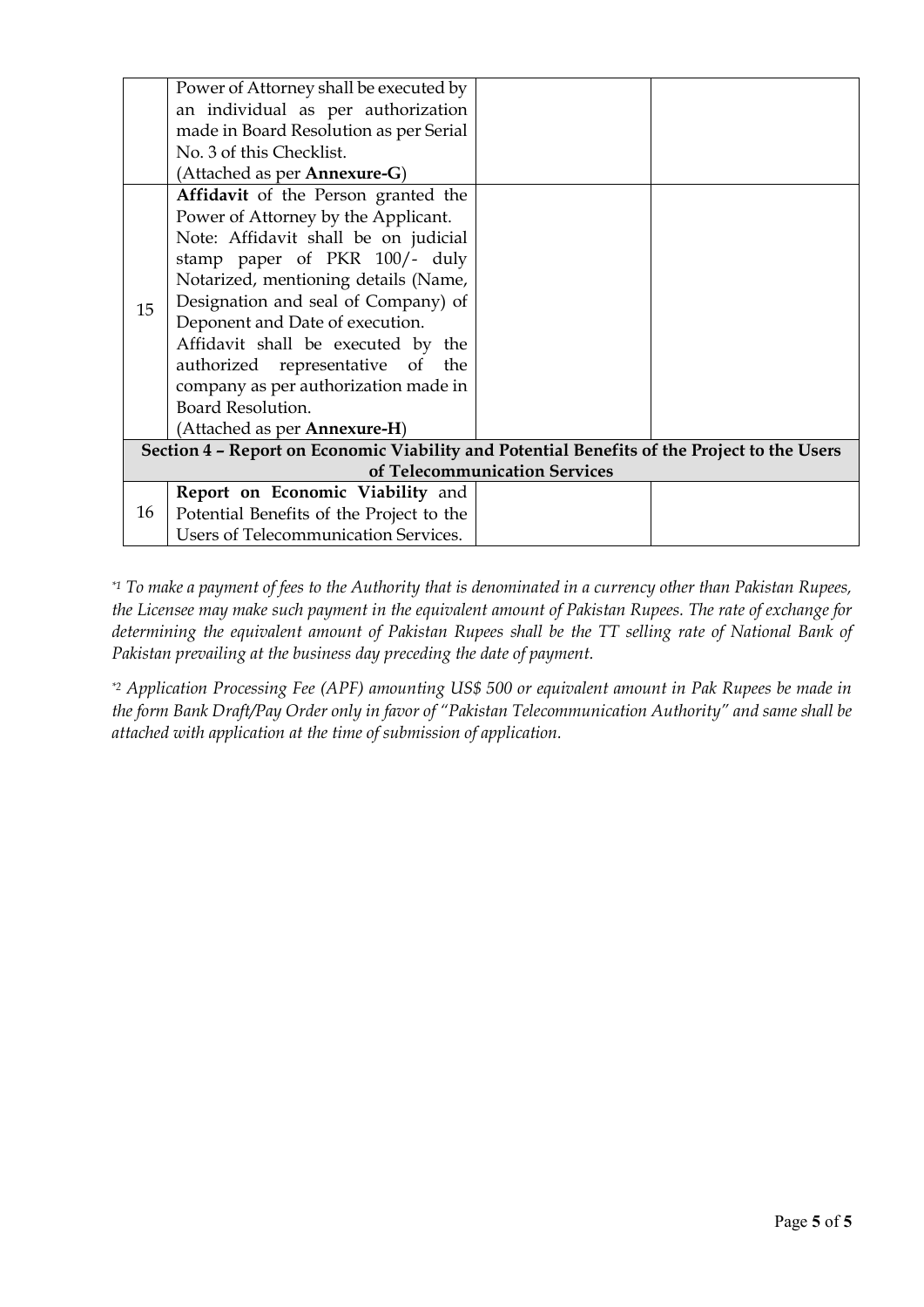**Annexure – A** 

[On the Letter Head of Applicant Company]

Director General (Licensing) Pakistan Telecommunication Authority Headquarters Office Sector F-5/1, Islamabad Pakistan

### **SUBJECT: APPLICATION FOR LICENSE TO PROVIDE LONG DISTANCE & INTERNATIONAL (LDI) TELECOMMUNICATION SERVICE IN PAKISTAN**

This letter, and the enclosed materials, comprise our Application for a Licence under section 21 of the Pakistan Telecommunication (Re-organization) Act, 1996 to provide Long Distance and International public voice telephone service, also referred to as LDI telecommunication service. The Application is submitted in accordance with the Authority's Information Memorandum dated March 08, 2004.

We remain, Yours truly,

Signature Name Designation Complete Name of Applicant Company Seal of the Company Postal Address Registered Office Address Mobile Number Email ID Date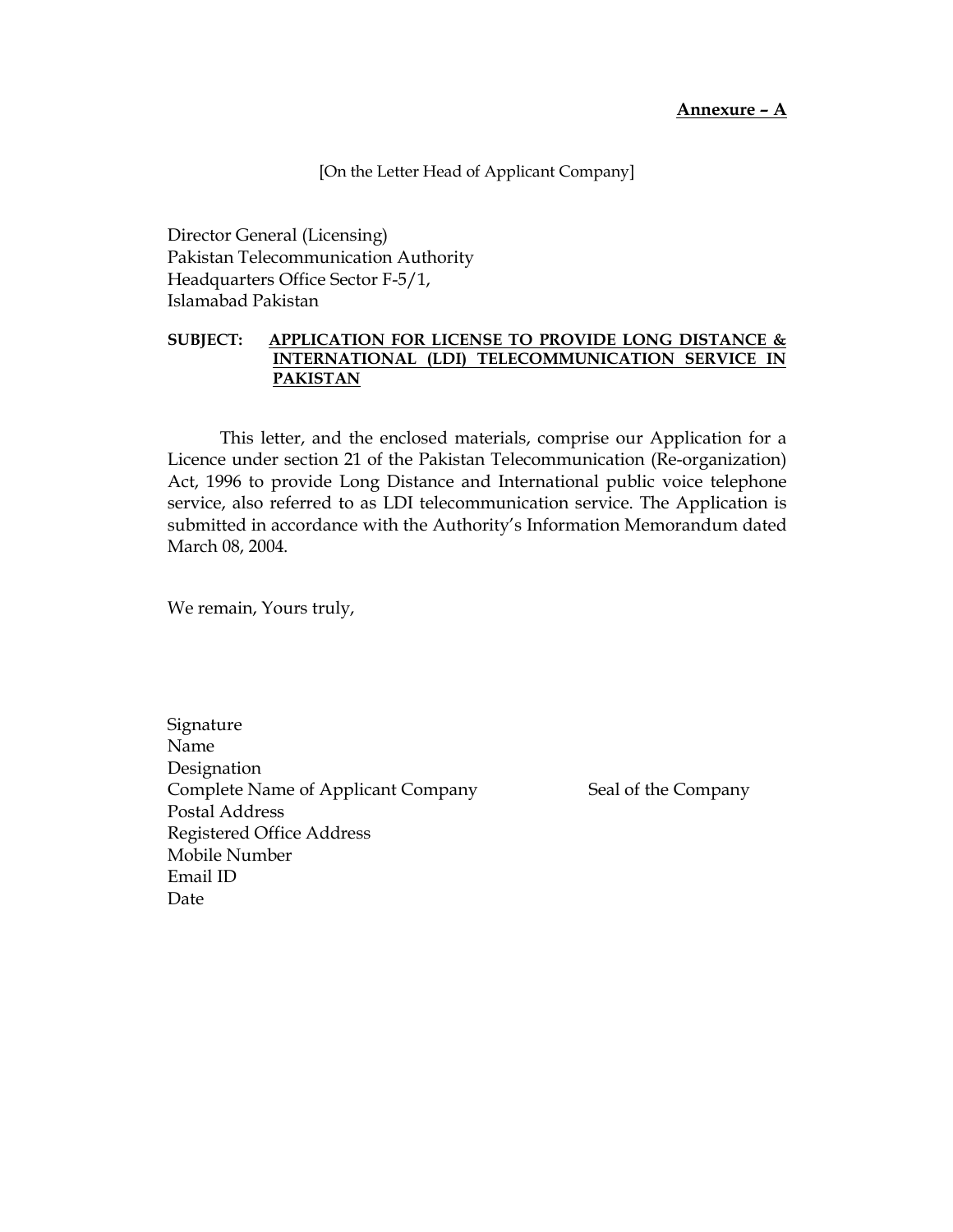## [On the Letter Head of Applicant Company]

I, \_\_\_\_\_\_\_\_\_\_\_\_\_\_\_\_\_\_\_\_\_\_\_\_\_\_, Company Secretary of *[HERE GIVE FULL NAME AND ADDRESS OF THE APPLICANT ENTITY]* (the "Company"), do hereby certify that the following is a true and correct copy of a resolution duly adopted at a meeting of the Board of Directors of the Company duly convened and held on \_\_\_\_\_\_\_\_\_\_\_\_\_\_\_\_\_\_\_\_\_\_\_\_\_\_, and that such resolution has not been modified, rescinded or revoked, and is at present in full force and effect:

RESOLVED THAT the Company be and is hereby authorized to apply for the grant of *[here describe the nature of the license being applied for],* ("the License") and to comply with all requirements of its application process and the terms of the License, if any, granted as a consequence;

FURTHER RESOLVED THAT Mr. \_\_\_\_\_\_\_\_\_\_\_\_\_\_\_ s/o \_\_\_\_\_\_\_\_\_\_\_\_\_\_\_\_ resident of [here give designation of the appointee] be and is hereby appointed as an attorney of the Company (the "Attorney"), for and on its behalf, to execute all documents and take all actions as may be required, necessary or incidental in connection with submission and grant of the application of the License, including submission of the Affidavit in the form and manner prescribed at Annex B-5 of the Information Memorandum issued by the Pakistan Telecommunication Authority for which all necessary instructions and information has been provided to him;

FURTHER RESOLVED THAT Mr. \_\_\_\_\_\_\_\_\_\_\_\_\_\_\_\_\_\_\_\_\_\_\_\_\_, director/secretary of the Company be and is hereby authorized on behalf of the Company to execute a Power of Attorney in favour of the Attorney on such terms as may be deemed expedient and in the form prescribed by the Pakistan Telecommunication Authority.

Certified to be a true copy:

 $\frac{1}{2}$  , where  $\frac{1}{2}$ Company Secretary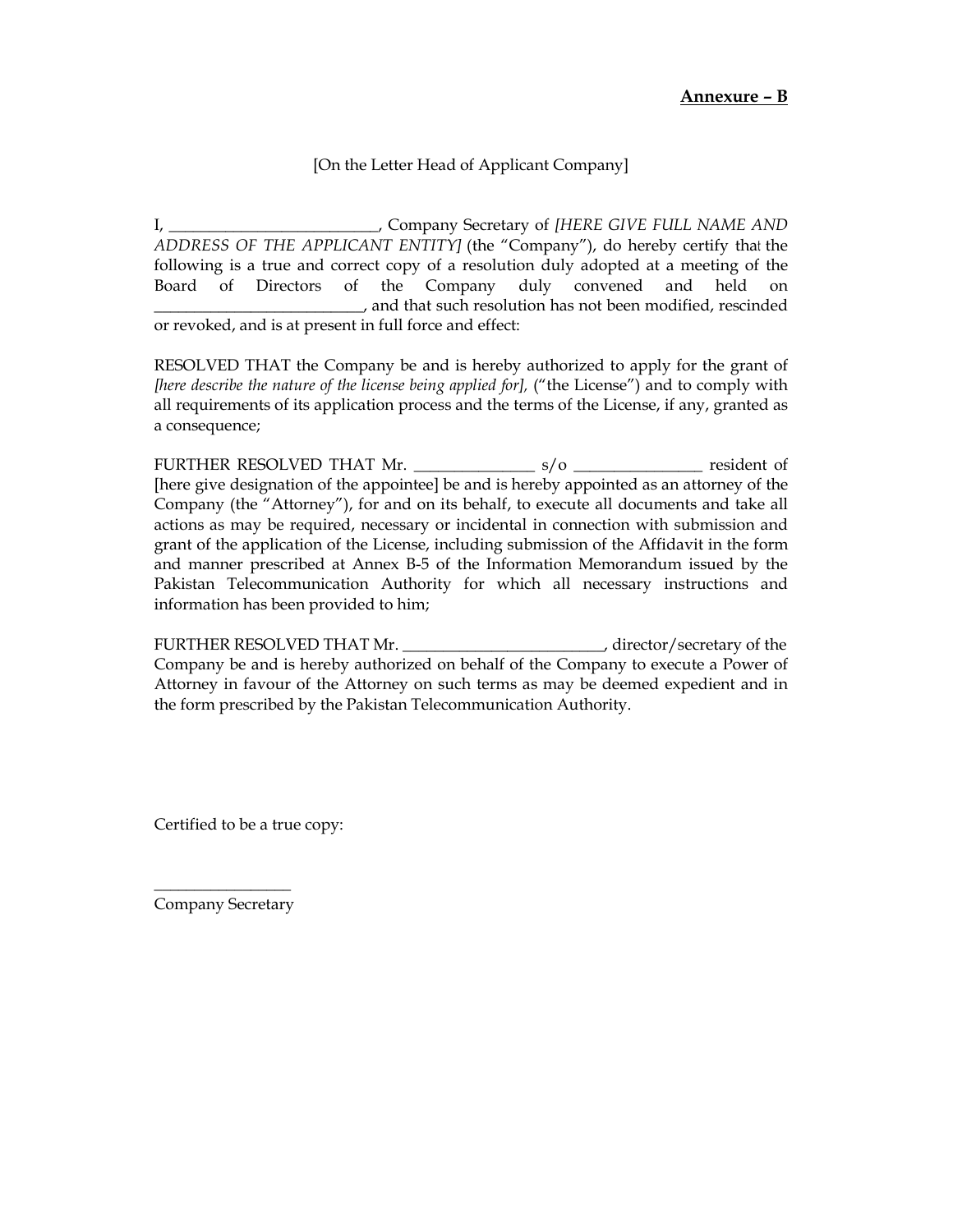# **Standby Letter of Credit**

(Insert name and address of issuing bank)

**Issuing Bank: Date of Issue: \_\_\_**

**Letter of Credit No:**

**Amount (Up to US \$ 10 Million or equaling Forex value in PKR)**

## **Applicant:**

(Insert full legal name and address of the Licensee)

## **Beneficiary:**

**Pakistan Telecommunications Authority Headquarters: F-5/1 Islamabad, Pakistan**

On behalf of our client (the "Applicant") we hereby issue in your favour this Irrevocable Standby Letter of Credit (the "Credit") for up to US \$ 10 Million (or equaling Forex value in PKR).

This Credit is available with the Bank, by payment, against presentation of the following documents:

- 1) The Beneficiary's demand on the Bank in the form attached hereto as Appendix "A", signed by the Chairman of the Beneficiary, indicating the amount to be drawn under this Credit, the number of this Credit, the date of issue of this Credit, and the name of our Bank.
- 2) This Letter of Credit for endorsement by us of the amount drawn and, on final drawing, for cancellation.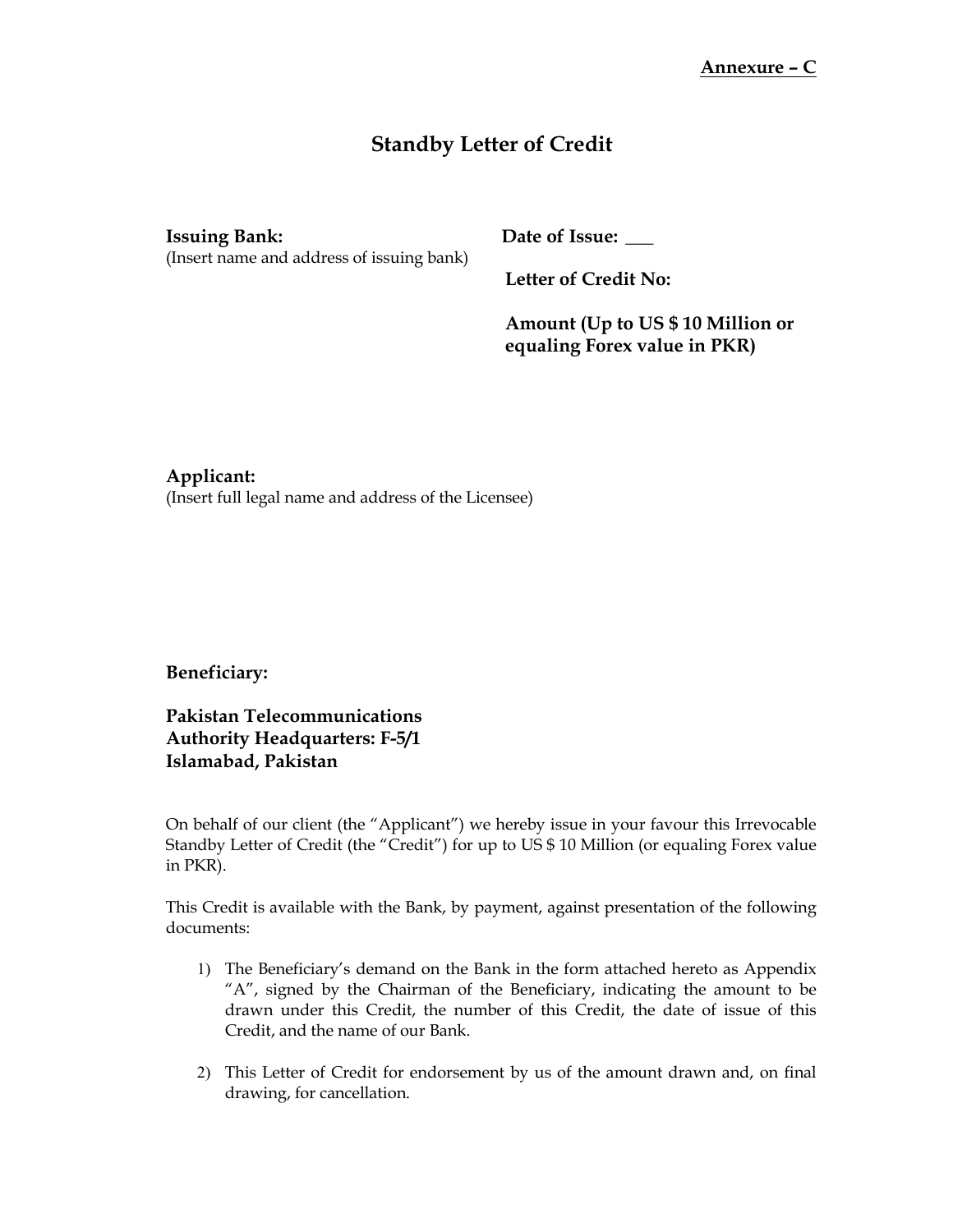This Letter of Credit is irrevocable and shall remain valid for \_\_\_\_\_\_\_\_\_ years up to and including (Date) \_\_\_\_\_\_\_\_\_\_\_\_\_\_\_\_\_\_\_. It is a condition of this Credit that it will from time to time be deemed to be automatically extended without amendment for one year from the present or any future expiration date unless 60 days prior to any such expiration date we shall notify you, in writing, that we elect not to consider this Credit extended for any such additional period, at which time you can draw for the balance of the Credit.

Partial drawings are permitted.

We will honour each drawing made in conformity with the terms of this Letter of Credit without enquiring whether you have, as between you and the Applicant, the right to make such drawing and without recognizing any claim of the Applicant.

This Letter of Credit shall be governed by and construed in accordance with the Uniform Customs and Practice for Documentary Credits 1993 Revision, International Chamber of Commerce, Paris, Publication No.500 (the "Publication"), to the extent that such provisions are not inconsistent with this Letter of Credit, and engages us in accordance with the terms thereof. For matters not covered by the Publication, the laws of Pakistan shall govern. We hereby irrevocably and unconditionally accept exclusive jurisdiction of the Courts at Islamabad.

> Issuing Bank Authorized Signing Officer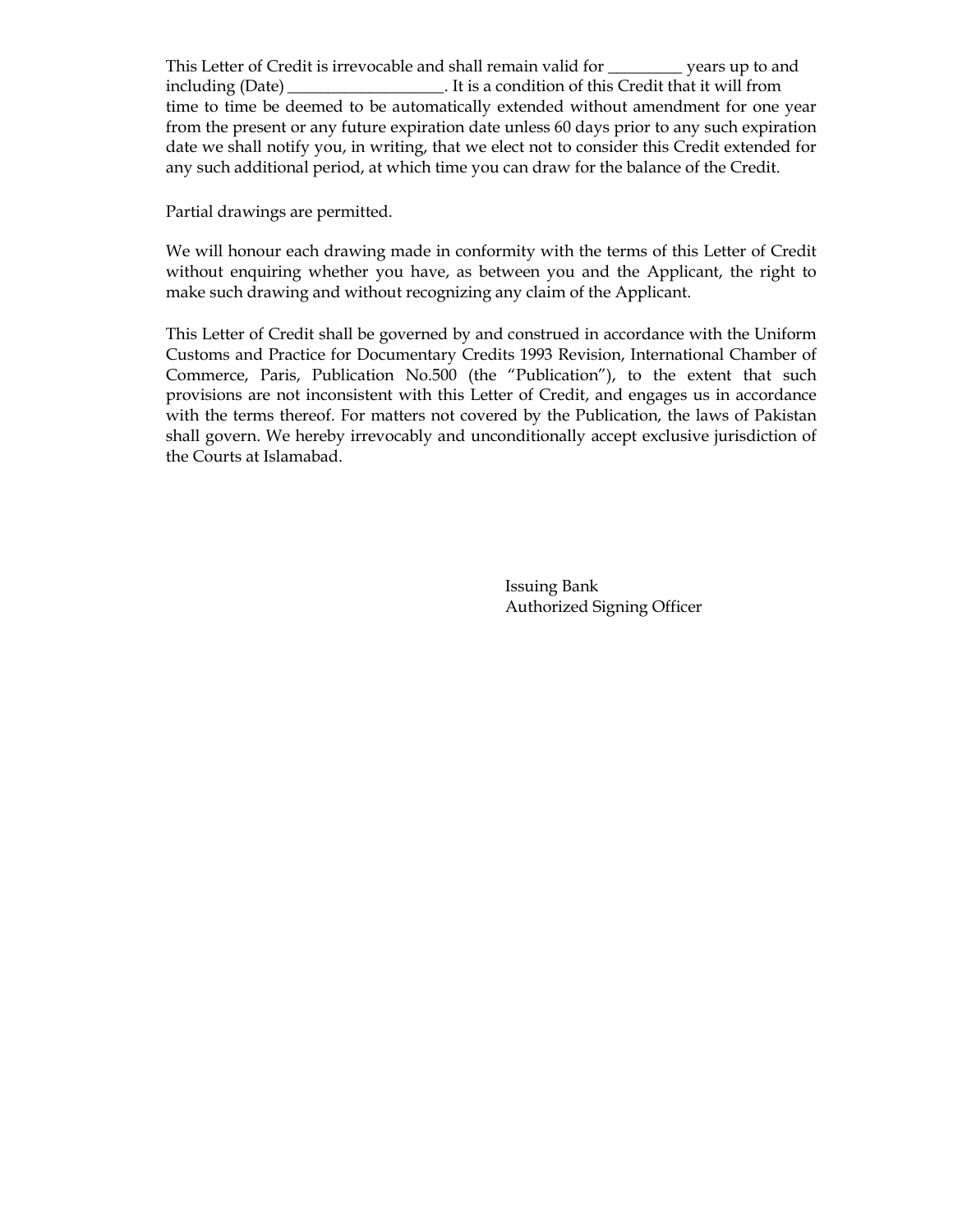# **Appendix "A" To the Irrevocable Letter of Credit No. \_\_\_\_ Issued By \_\_\_\_\_\_\_\_\_\_\_\_\_\_\_\_\_Bank Demand Draft**

Drawn Under Letter of Credit No.: \_\_\_\_\_\_\_\_\_\_\_\_\_\_\_\_\_\_\_\_\_\_\_\_\_\_\_\_\_\_\_\_\_\_\_\_\_\_\_\_\_\_\_\_

(insert Letter of Credit Number and Date of Letter of Credit)

 $\rm{To:}\_$ 

(Name and Address of issuing Bank)

The undersigned hereby demands that \_\_\_\_\_\_\_\_\_\_\_\_\_\_\_\_\_\_\_\_\_\_\_\_\_\_\_\_\_\_\_\_\_pay to the (Name of issuing Bank) order of the undersigned the sum of US \$ \_\_\_\_\_\_\_ or Pak. Rs. \_\_\_\_\_\_\_\_\_\_\_\_\_\_\_\_\_\_\_\_\_\_\_under the Letter

of Credit described above.

Dated: \_\_\_\_\_\_\_\_\_\_\_\_\_\_\_\_\_

# **Pakistan Telecommunication Authority**

**Chairman**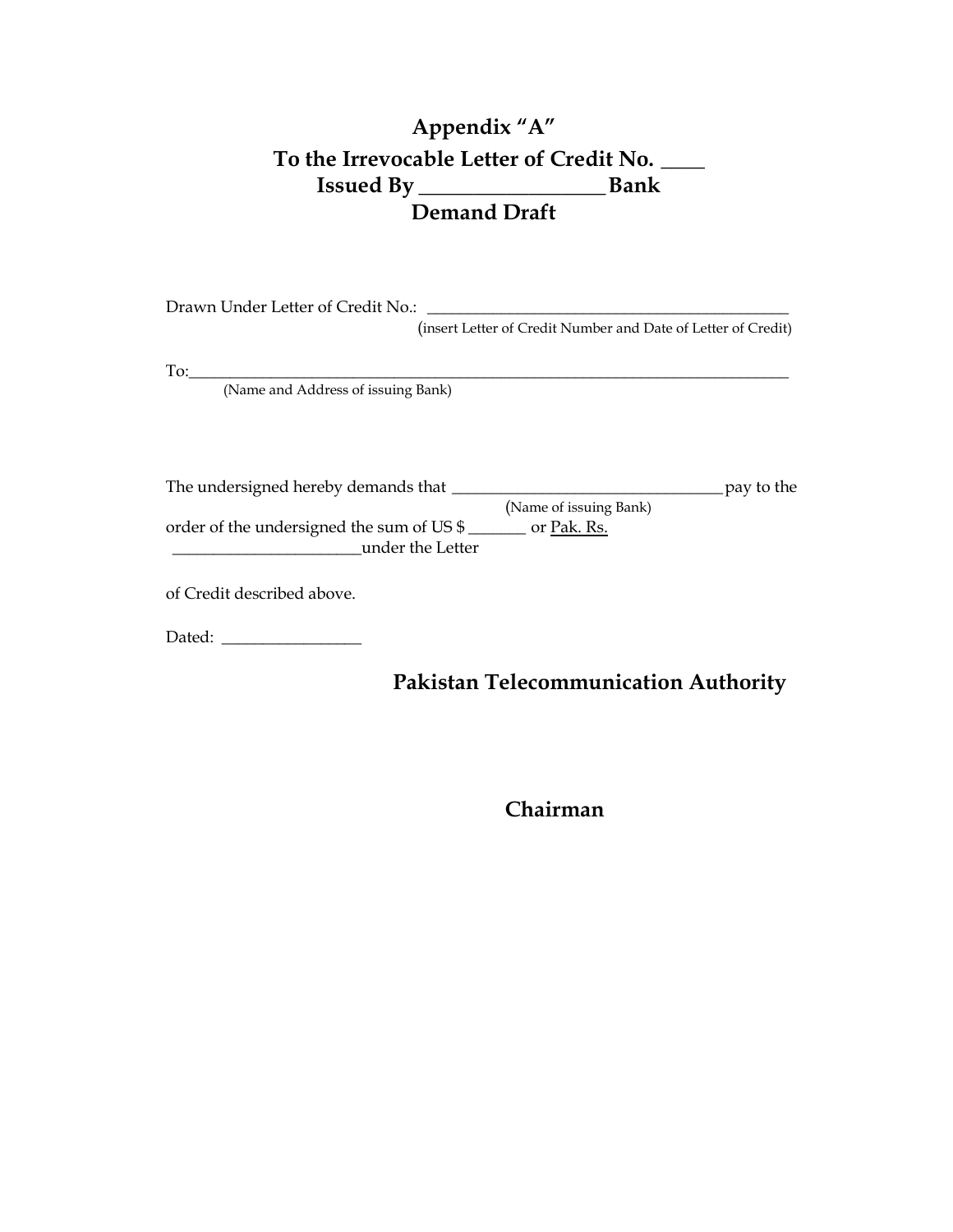#### **Annexure-D**

| <b>S. No.</b>  | Director(s) Name | Designation<br>(if any in the<br>company) | Nationality | CNIC/<br>Passport No. | Addresses             | <b>Mobile Number</b> | Email ID |
|----------------|------------------|-------------------------------------------|-------------|-----------------------|-----------------------|----------------------|----------|
|                |                  |                                           |             |                       | Residence:<br>Office: |                      |          |
| $\overline{2}$ |                  |                                           |             |                       | Residence:<br>Office: |                      |          |
| 3              |                  |                                           |             |                       | Residence:<br>Office: |                      |          |
| 4              |                  |                                           |             |                       | Residence:<br>Office: |                      |          |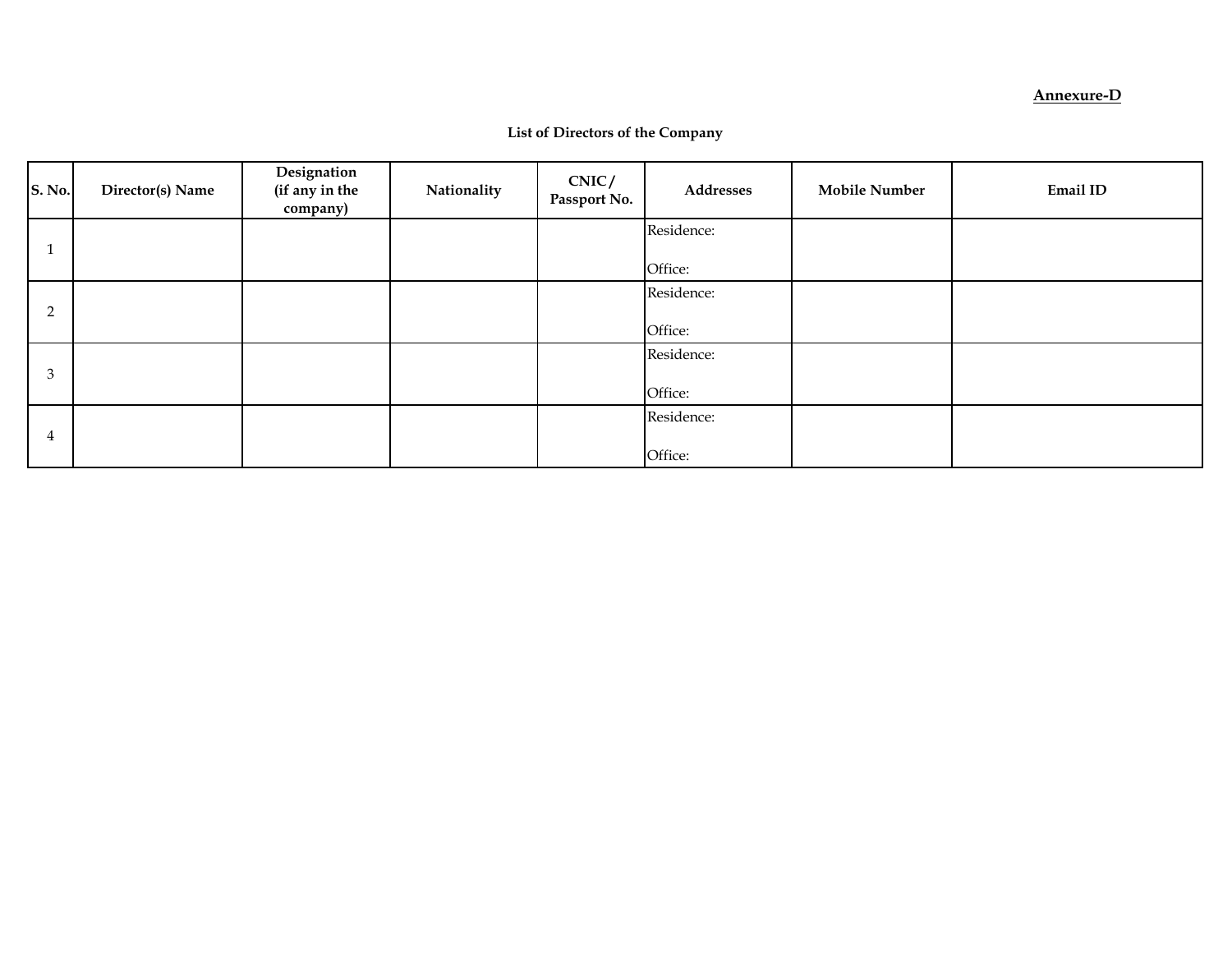#### **Annexure-E**

#### **List of Shareholders of Company**

| <b>S. No.</b>  | Shareholder(s) Name | Designation<br>(if any in the<br>company) | No. of Shares<br>hold by<br>Shareholder | Total Shares of<br>the Company | Nationality | <b>CNIC/Passport</b><br>No./Company's<br><b>Registration No.</b> | Addresses             | <b>Mobile Number</b> | Email ID |
|----------------|---------------------|-------------------------------------------|-----------------------------------------|--------------------------------|-------------|------------------------------------------------------------------|-----------------------|----------------------|----------|
|                |                     |                                           |                                         |                                |             |                                                                  | Residence:<br>Office: |                      |          |
| $\overline{2}$ |                     |                                           |                                         |                                |             |                                                                  | Residence:<br>Office: |                      |          |
| 3              |                     |                                           |                                         |                                |             |                                                                  | Residence:<br>Office: |                      |          |
|                |                     |                                           |                                         |                                |             |                                                                  | Residence:<br>Office: |                      |          |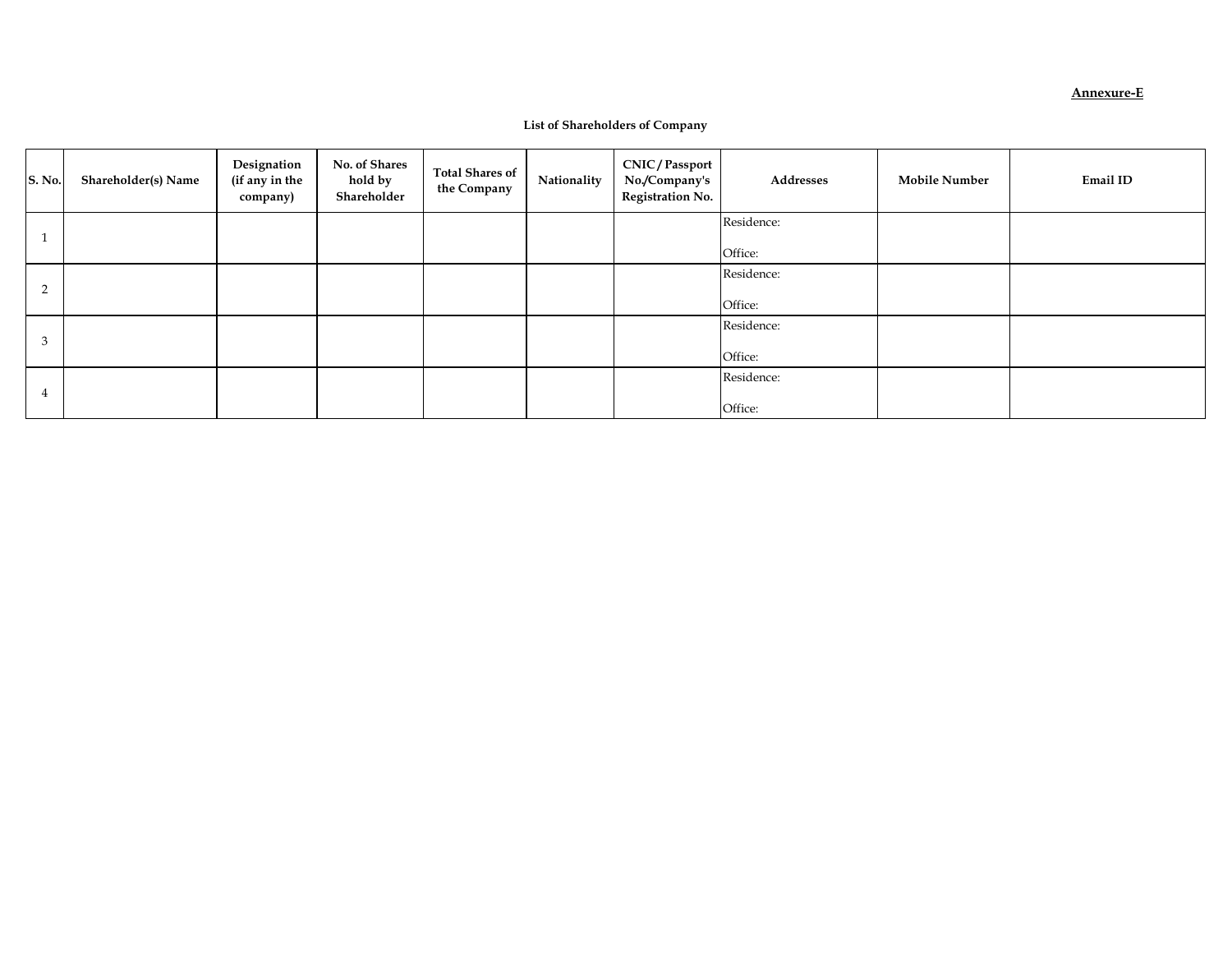*An undertaking shall be on judicial stamp paper of PKR 100/- duly Notarized, mentioning details (Name, Designation and seal of Company) of Executant and Date of execution.*

#### **UNDERTAKING**

- a) That the company [….. company name …..] or its Directors have never been declared insolvent by a court of law.
- b) That the Directors of the company have never been convicted by a court of law for major offences or unethical/immoral turpitude (other than minor offences).
- c) That neither the applicant company nor its group/consortium members are defaulter(s) with reference to other PTA licenses/transactions.
- d) That the applicant company or any shareholder/Director is not in default of any payment due to the Authority or Board.
- e) It is certified that I have thoroughly gone through Information Memorandum for the Long Distance and International *(LDI)* and Local Loop *(LL)* Fixed Line Telecommunication Service Licenses.

Executed by Authorized Representative

Signature ………………………… Name CNIC # Designation Date Company Seal

Oath Commissioner

Signed Stamp Date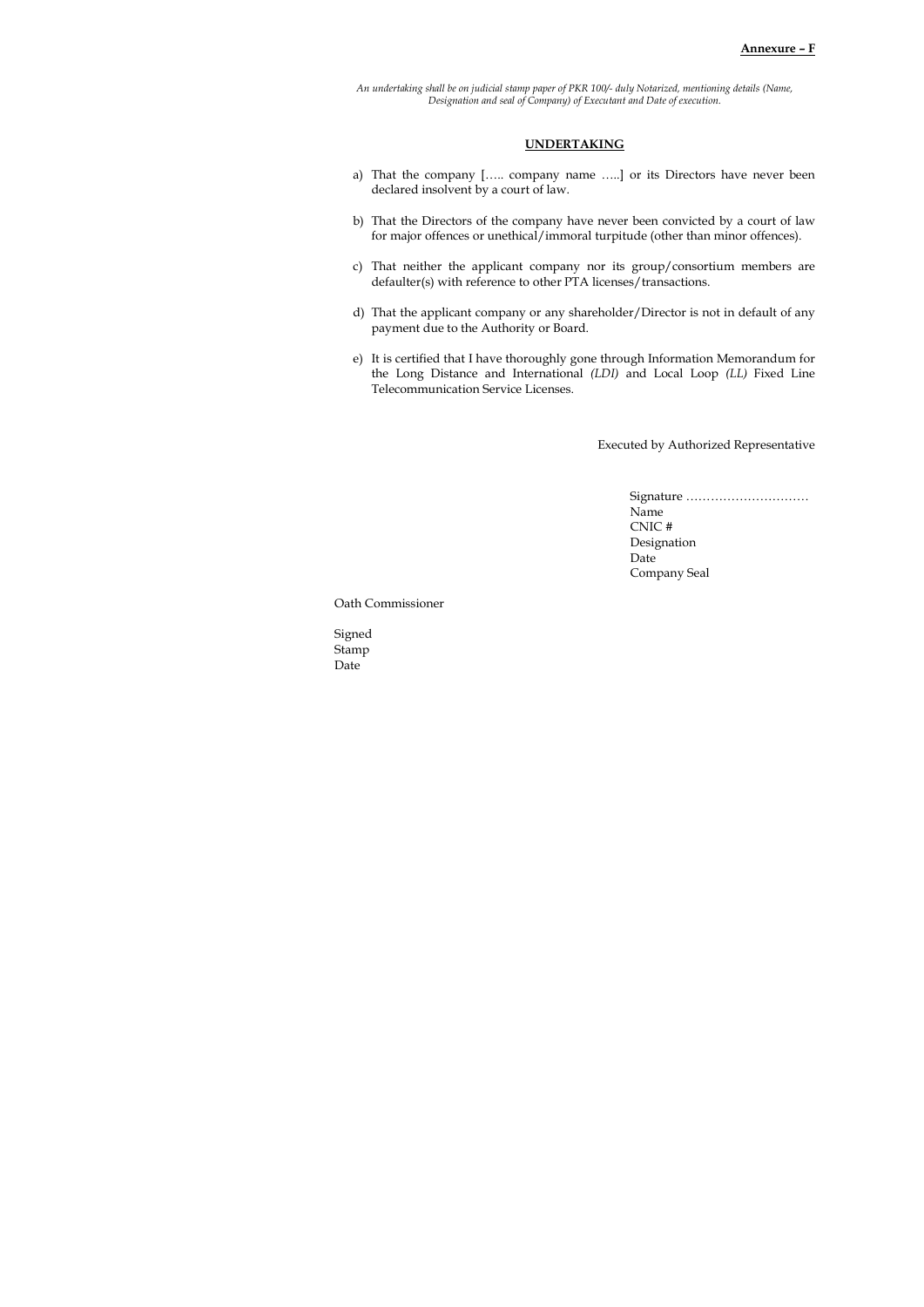#### **Annexure – G**

*Power of Attorney shall be on judicial stamp paper of PKR 100/- duly Notarized, mentioning details (Name, Designation and seal of Company) of Executant and Date of execution.*

#### **POWER OF ATTORNEY**

KNOW ALL MEN BY THESE PRESENTS THAT We  $\_$ 

having its registered office at  $\qquad \qquad$  (herein after called the "Applicant") do hereby nominate, constitute and appoint *[here give name, parentage and address of the Special Attorney]* to be and to act as our lawful attorney, for us, in our name and on our behalf to exercise any and all of the powers herein contained, that is to say:

- 1. to sign, execute or authenticate all applications or other documents required to be submitted to the Pakistan Telecommunication Authority (herein after the "Authority") and to act for and on our behalf in all matters relating to grant of the license for provision of *[here give the nature of the telecommunication services for which the license is applied];*
- 2. to fulfill all the requirements and formalities as may be required to be fulfilled for the grant of the license applied for on behalf of the Applicant.
- 3. to attend all hearings before the Authority and to provide all necessary documents and material information or assistance as may be required by the Authority for its satisfaction to issue the license applied for by the Applicant;
- 4. to sign all applications, correspondence, statements or other documents submitted to the Authority on behalf of the Applicant relating to issuance of the license applied for by the Applicant;
- 5. to execute all such documents and undertake all such acts as may be necessary in order to comply with the directions, decisions and orders of the Authority relating to issuance of license applied for by the Applicant;
- 6. and generally to do all such acts as may be necessary or incidental for the grant of the license applied for by the Applicant.

We hereby agree and undertake to confirm and ratify all acts, deeds and things which the said Attorney shall lawfully do or cause to be done in purported exercise of any of the powers contained herein.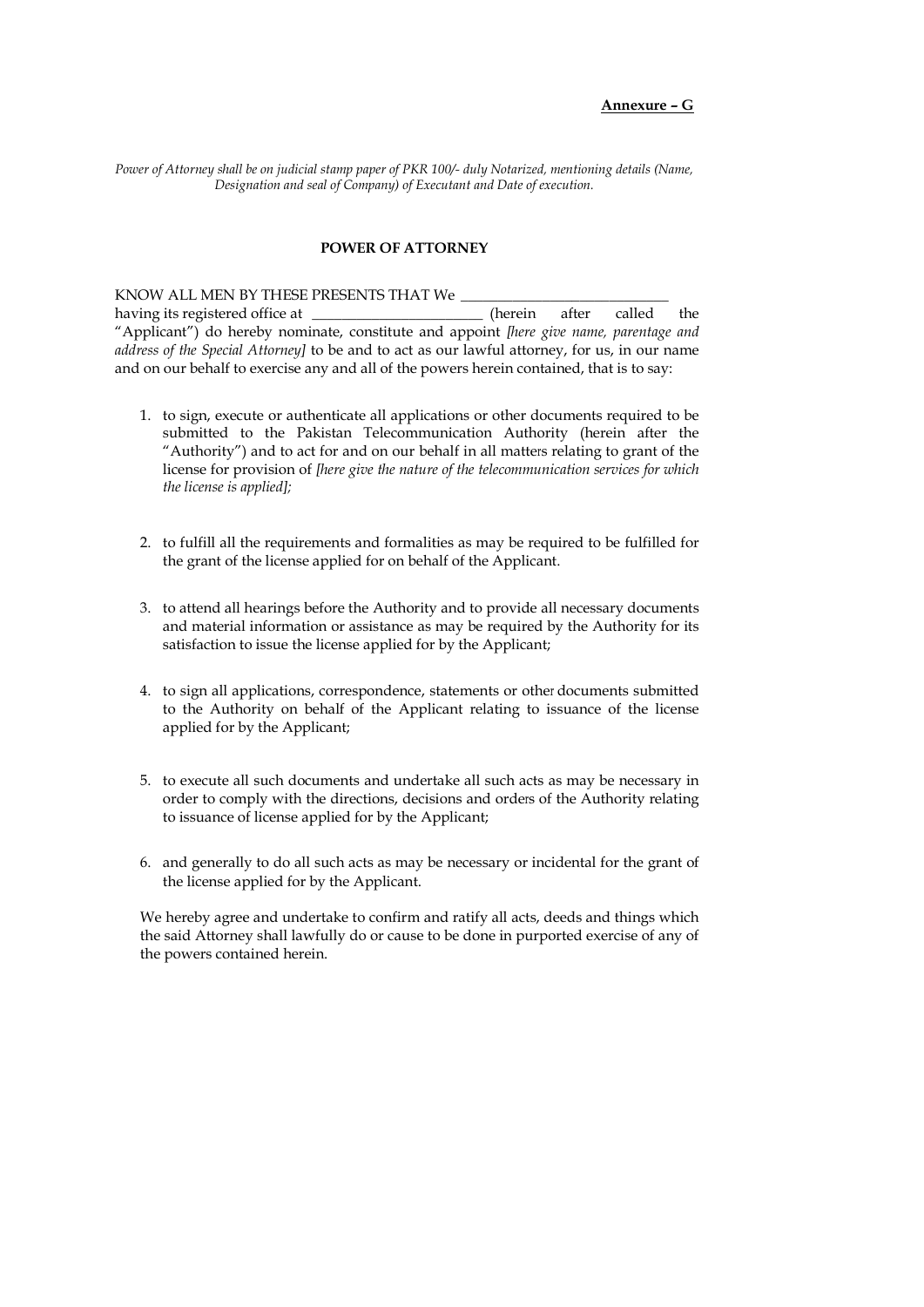This Power of Attorney shall not be revoked without prior notice to the Authority and such revocation shall not invalidate any action taken by the Attorney in exercise of the powers vested hereby.

IN WITNESS WHERE OF We have signed this power of attorney at \_\_\_\_\_\_\_\_\_\_\_ this day\_\_\_\_\_\_\_\_\_\_of\_\_\_\_\_\_\_\_\_ , 20xx.

EXECUTANT

Signature ………………………… Name CNIC # Designation Date Company Seal

WITNESSES:

| CNIC NO. |  |
|----------|--|
|          |  |
|          |  |
| CNIC NO. |  |

Oath Commissioner

Signed Stamp Date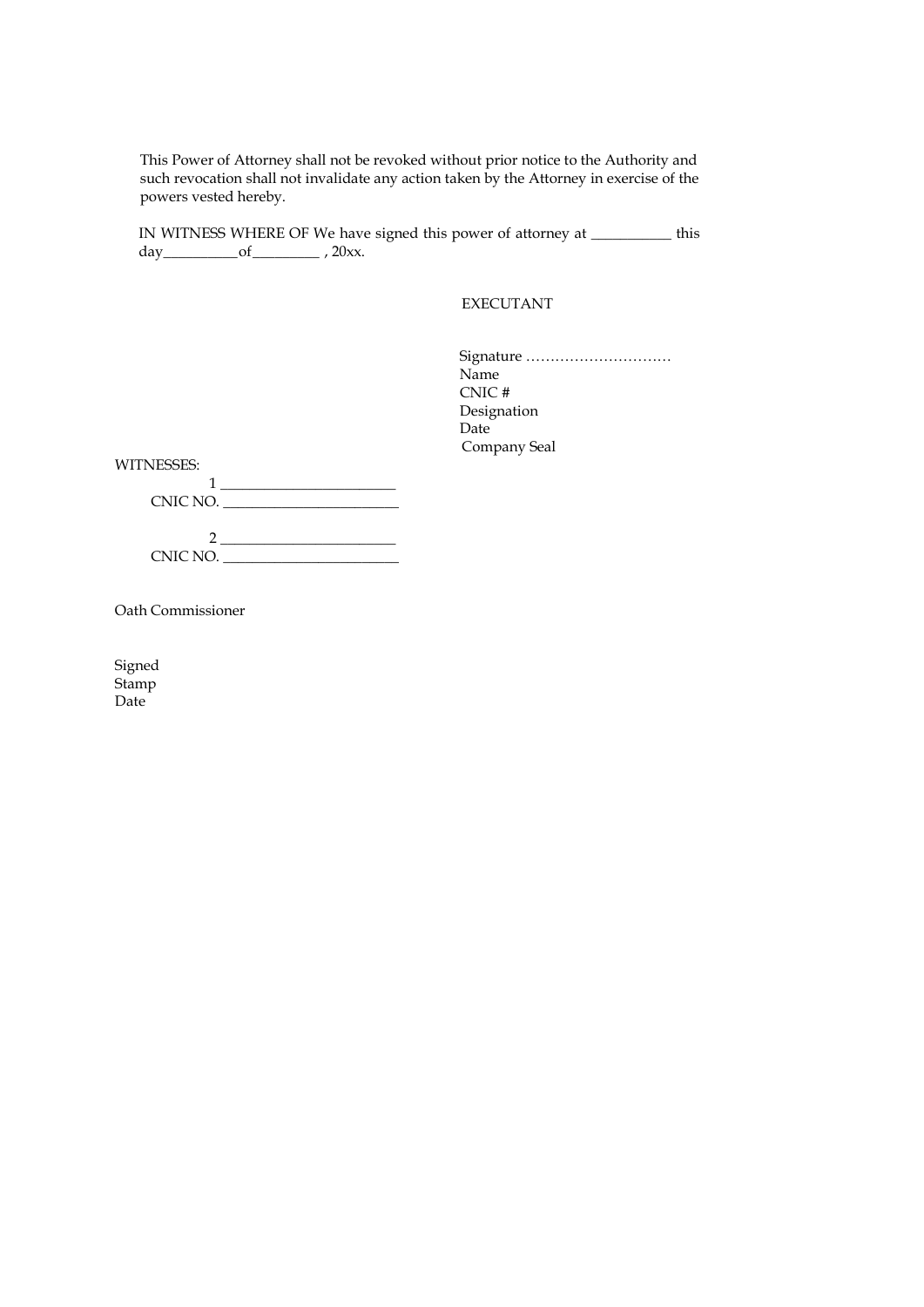Affidavit shall be on judicial stamp paper of PKR 100/- duly Notarized, mentioning details (Name, Designation and seal of Company) of Deponent and Date of execution.

## AFFIDAVIT

I, end and son/daughter resident of  $\sim$ state on oath as under:

- 1. That I am the \_\_\_\_\_\_\_\_\_\_\_\_ [here give the designation of the deponent] and Attorney of \_\_\_\_\_\_\_\_\_\_\_\_\_ \_\_\_\_\_\_\_\_\_ [here give full name and address of the Applicant] (hereinafter referred to the "Applicant'), and am fully conversant with all the facts to which I am deposing.
- 2. That I have been duly authorized to sign on behalf of the Applicant the application for grant of a [here specify the nature of the license] (hereinafter referred to the "Application'), and all other documents relating or pertaining thereto on behalf of the Applicant.
- 3. That all the statements made in the Application are true, correct and complete in all respects. Nothing relevant has been omitted or concealed.
- 4. That neither the Applicant nor any of its subsidiaries or affiliates, nor any of its major share-holders or directors has ever defaulted in its obligation to any bank or financial institution or to a regulatory body in any part of the world
- 5. That the Applicant has at all times complied in all material respects with the terms and conditions of all contracts to which it has been a party, and all licenses, approvals, permits otherwise granted by any public or regulatory authority in Pakistan.
- 6. That neither the Applicant nor any of its subsidiaries or affiliates, nor any of its major share-holders or directors of the Applicant have been convicted of any offence involving moral turpitude under the laws of Pakistan.
- 7. That the Applicant has adequate financial resources, technical and management capability and expertise and corporate approvals to comply with the obligations to be imposed by the license applied for by the Applicant.
- 8. That the Applicant shall comply with all its obligations under the license applied for and shall make payment of fees and other amounts due and payable in accordance with the terms of the license.
- 9. That the Applicant shall in a timely manner provide all such information and documents as may be required to be so submitted in accordance with the license applied for.
- 10. That the Applicant shall at all times comply with all the relevant previsions of the